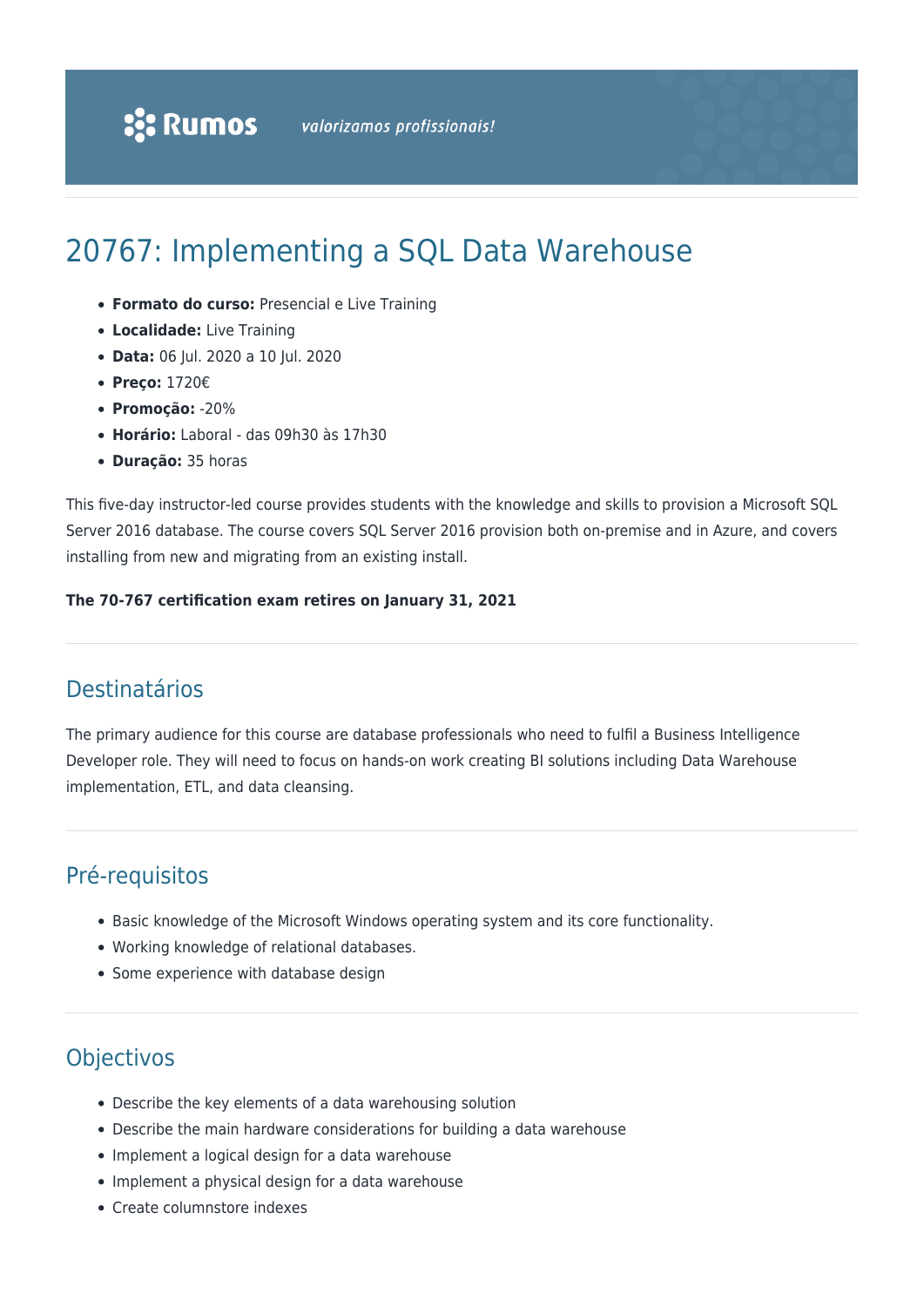- Implementing an Azure SQL Data Warehouse
- Describe the key features of SSIS
- Implement a data flow by using SSIS
- Implement control flow by using tasks and precedence constraints
- Create dynamic packages that include variables and parameters
- Debug SSIS packages
- Describe the considerations for implement an ETL solution
- Implement Data Quality Services
- Implement a Master Data Services model
- Describe how you can use custom components to extend SSIS
- Deploy SSIS projects
- Describe BI and common BI scenarios

# Programa

#### **Module 1: Introduction to Data Warehousing**

Describe data warehouse concepts and architecture considerations.

#### Lessons

- Overview of Data Warehousing
- Considerations for a Data Warehouse Solution

Lab : Exploring a Data Warehouse Solution

#### **Module 2: Planning Data Warehouse Infrastructure**

This module describes the main hardware considerations for building a data warehouse.

#### Lessons

- Considerations for Building a Data Warehouse
- Data Warehouse Reference Architectures and Appliances

Lab : Planning Data Warehouse Infrastructure

## **Module 3: Designing and Implementing a Data Warehouse**

This module describes how you go about designing and implementing a schema for a data warehouse.

#### Lessons

- Logical Design for a Data Warehouse
- Physical Design for a Data Warehouse
- Lab : Implementing a Data Warehouse Schema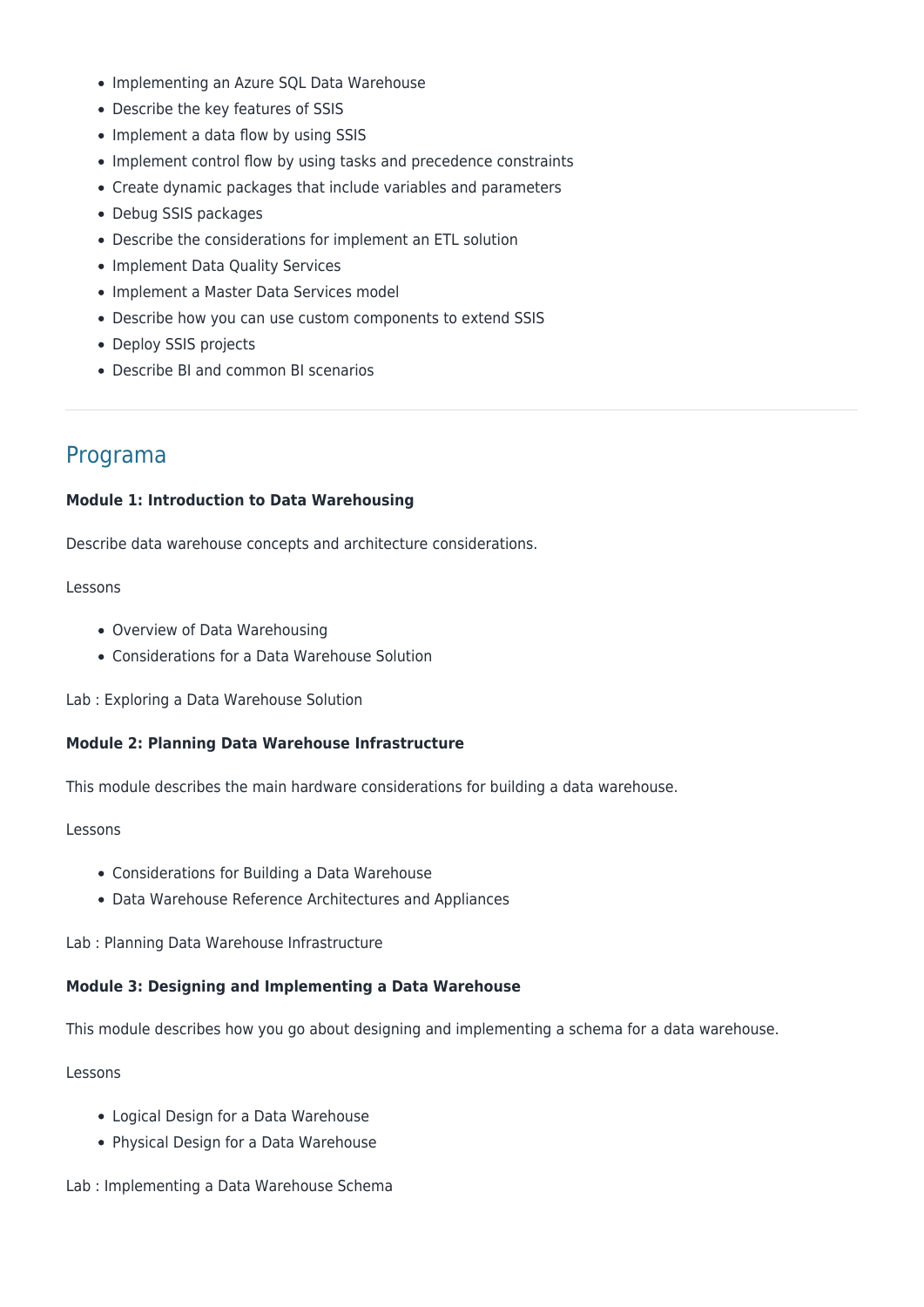## **Module 4: Columnstore Indexes**

This module introduces Columnstore Indexes.

## Lessons

- Introduction to Columnstore Indexes
- Creating Columnstore Indexes
- Working with Columnstore Indexes

Lab : Using Columnstore Indexes

# **Module 5: Implementing an Azure SQL Data Warehouse**

This module describes Azure SQL Data Warehouses and how to implement them.

Lessons

- Advantages of Azure SQL Data Warehouse
- Implementing an Azure SQL Data Warehouse
- Developing an Azure SQL Data Warehouse
- Migrating to an Azure SQ Data Warehouse

Lab : Implementing an Azure SQL Data Warehouse

# **Module 6: Creating an ETL Solution**

At the end of this module you will be able to implement data flow in a SSIS package.

Lessons

- Introduction to ETL with SSIS
- Exploring Source Data
- Implementing Data Flow

Lab : Implementing Data Flow in an SSIS Package

# **Module 7: Implementing Control Flow in an SSIS Package**

This module describes implementing control flow in an SSIS package.

Lessons

- Introduction to Control Flow
- Creating Dynamic Packages
- Using Containers

Lab : Implementing Control Flow in an SSIS PackageLab : Using Transactions and Checkpoints

# **Module 8: Debugging and Troubleshooting SSIS Packages**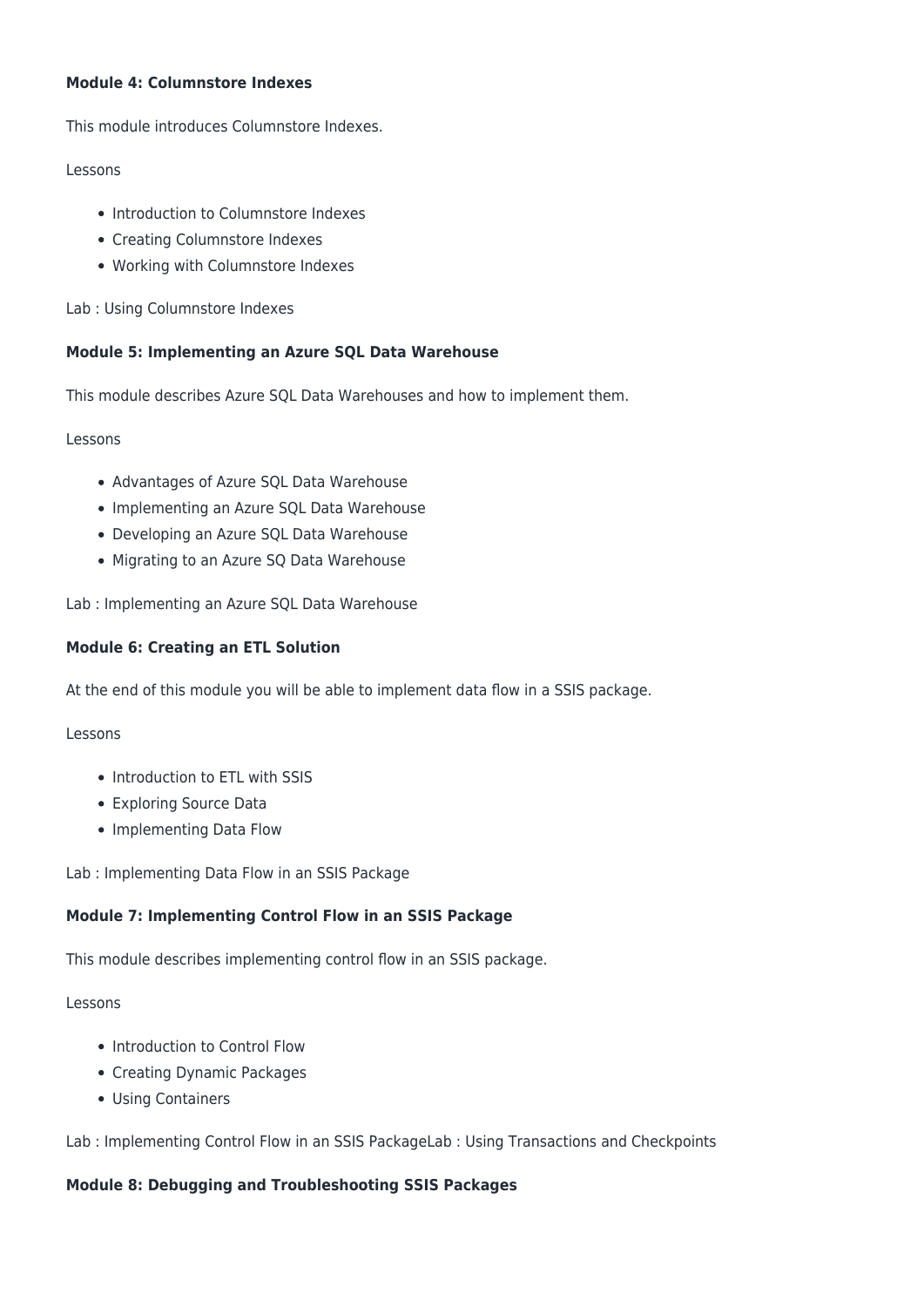This module describes how to debug and troubleshoot SSIS packages.

# Lessons

- Debugging an SSIS Package
- Logging SSIS Package Events
- Handling Errors in an SSIS Package

Lab : Debugging and Troubleshooting an SSIS Package

# **Module 9: Implementing a Data Extraction Solution**

This module describes how to implement an SSIS solution that supports incremental DW loads and changing data.

# Lessons

- Introduction to Incremental ETL
- Extracting Modified Data
- Loading modified data
- Temporal Tables

Lab : Extracting Modified Data

Lab : Loading a data warehouse

# **Module 10: Enforcing Data Quality**

This module describes how to implement data cleansing by using Microsoft Data Quality services.

# Lessons

- Introduction to Data Quality
- Using Data Quality Services to Cleanse Data
- Using Data Quality Services to Match Data
- Lab : Cleansing Data

Lab : De-duplicating Data

# **Module 11: Using Master Data Services**

This module describes how to implement master data services to enforce data integrity at source.

Lessons

- Master Data Services Concepts
- Implementing a Master Data Services Model
- Managing Master Data
- Creating a Master Data Hub